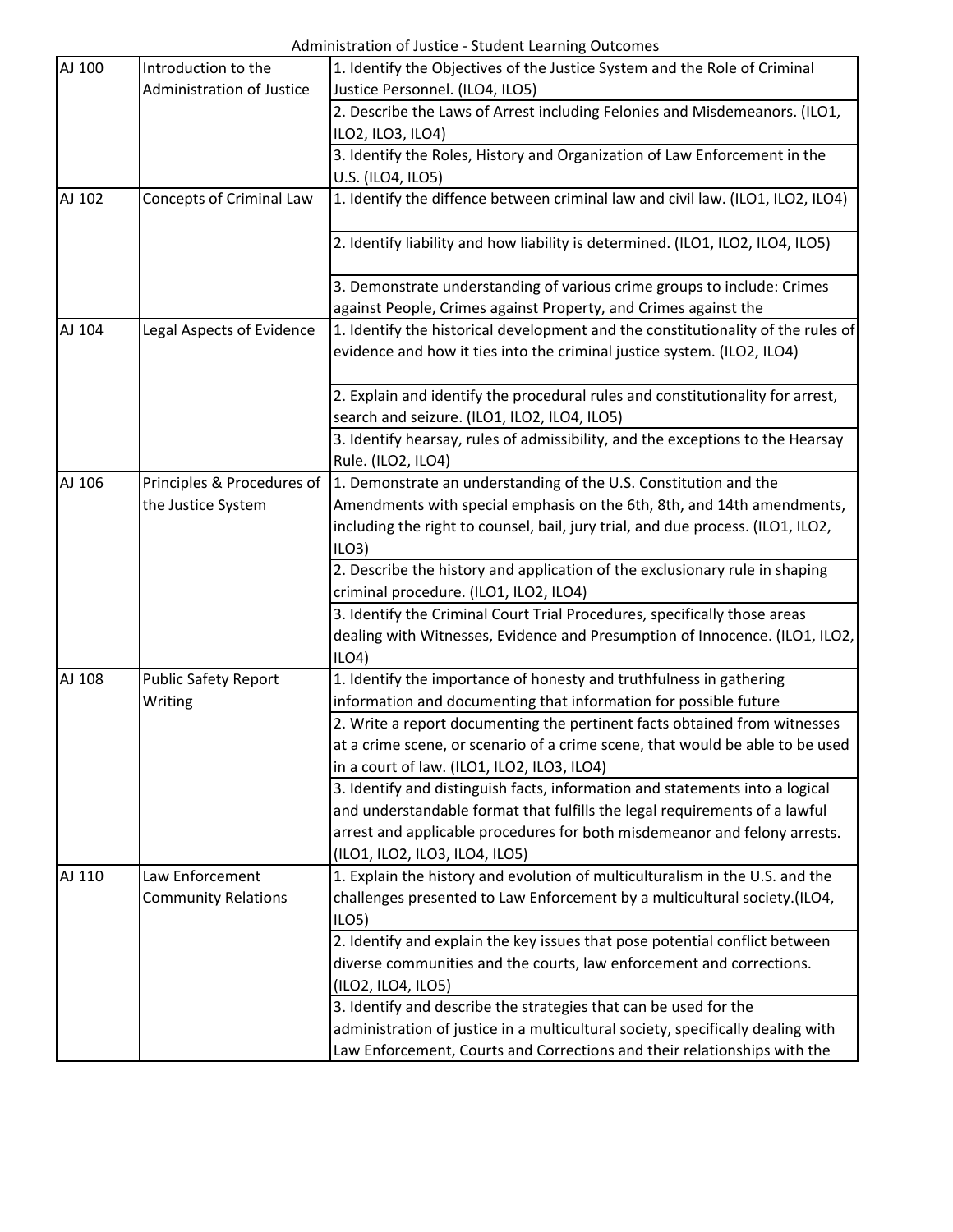| AJ 121 | Law Enforcement Field      | 1. Describe the history of law enforcement patrol. (ILO4, ILO5)                 |
|--------|----------------------------|---------------------------------------------------------------------------------|
|        | Operations                 | 2. Identify the various components of patrol and the function of each. (ILO1,   |
|        |                            | ILO2, ILO4)                                                                     |
|        |                            | 3. Identify commonly used equipment of law enforcement patrol units             |
|        |                            | including: weapons, vehicles, technology, etc. (ILO1, ILO2, ILO3, ILO4, ILO5)   |
|        |                            |                                                                                 |
| AJ 141 | <b>Arrest and Firearms</b> | 1. Identify the various parts to the U.S. Criminal Justice System. (ILO4)       |
|        |                            | 2. Identify the basic elements of the Criminal/Penal Code in California. (ILO2, |
|        |                            | ILO3, ILO4, ILO5)                                                               |
|        |                            | 3. Identify the elements of an arrest and the laws pertaining to the arrest of  |
|        |                            | suspects. (ILO2, ILO4)                                                          |
|        |                            | 4. Identify the various parts to ammunition and firearms, as well as            |
|        |                            | demonstrate proficiency in the use of firearms. (ILO2, ILO4, ILO5)              |
|        |                            | 5. Demonstrate the techniques required to place a suspect under arrest, and     |
|        |                            | to defend yourself if attacked. (ILO1, ILO2, ILO3)                              |
| AJ 160 | Regular Basic Course       | 1. Demonstrate approved defense and control techniques as established by        |
|        | Modular Format Level III   | P.O.S.T. (IL01, IL02, IL04)                                                     |
|        |                            | 2. Demonstrate proficiency with departmentally approved firearm, including:     |
|        |                            | nominclature, range safety, loading, unloading, aiming, acurracy and trigger    |
|        |                            | manipulation. (IL02, IL03, IL05)                                                |
|        |                            | 3. Identify the three main parts to the U.S. Criminal Justice System. (IL01,    |
|        |                            | ILO4                                                                            |
|        |                            | 4. Identify the difference between a Felony, Misdemeanor, Infraction, and       |
|        |                            | the elements, or Corpus of the crime in the California Criminal Code. (IL01,    |
|        |                            | ILO4                                                                            |
|        |                            | 5. Identify the elements of an arrest and the laws pertaining to the arrest of  |
|        |                            | suspects. (IL01, IL04)                                                          |
|        |                            | 6. Identify the elements of the 4th Amendment to the U.S. Constitution and      |
|        |                            | how those elements are used when conducting Search and/or Seizure of a          |
|        |                            | Person and/or Property. (IL01, IL04, IL05)                                      |
|        |                            | 7. Demonstrate the safe and proper way to drive, park and maneuver an           |
|        |                            | Emergency Vehicle over a prescribed State Certified Driving Course. (ILO2,      |
|        |                            | IL03, IL05)                                                                     |
|        |                            | 8. Identify the Elements of Custody and the Legal Requirements of all Law       |
|        |                            | Enforcement Officers when dealing with the Custody of a Suspect. (IL02,         |
|        |                            | IL04, IL05)                                                                     |
|        |                            | 9. Identify the various approved First Aid methods on a standardized test       |
|        |                            | and demonstrate the proper technique for delivering CPR to an adult and a       |
|        |                            | child. (IL02, IL03, IL05)                                                       |
|        |                            | 10. Identify the Laws governing the release of Classified Information in the    |
|        |                            | Criminal Justice System. (IL02, IL04, IL05)                                     |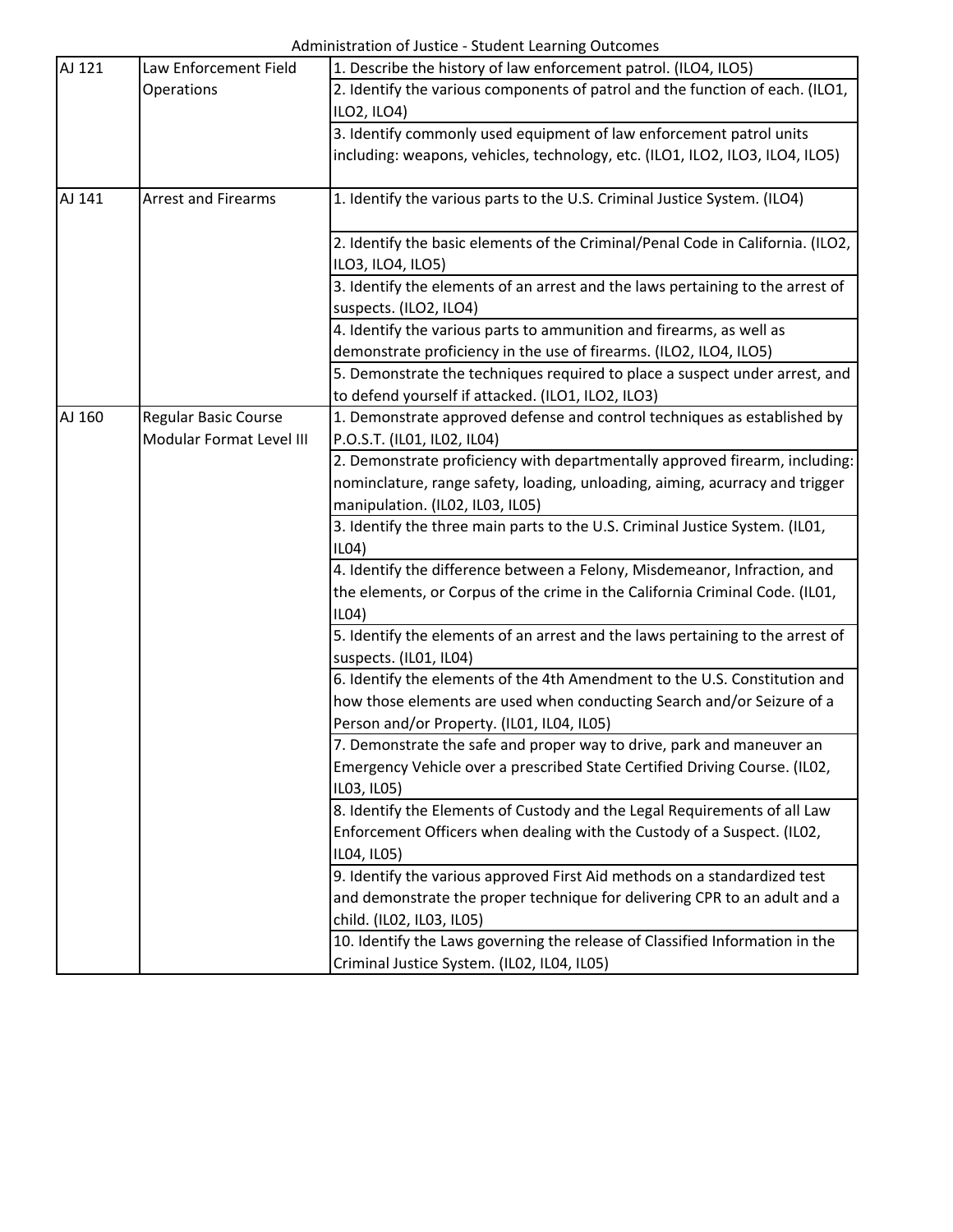| AJ 162 | <b>Regular Basic Course</b> | 1. demonstrate approved defense and control techniques as established by        |
|--------|-----------------------------|---------------------------------------------------------------------------------|
|        | Modular Format Level II     | P.O.S.T. (ISL02, ISL03, ISL04, ISL05)                                           |
|        |                             | 2. demonstrate proficiency with departmental approved firearm, including:       |
|        |                             | nomenclature, range safety, loading, unloading, aiming, accuracy and trigger    |
|        |                             | manipulation. ISL02, ISL03, ISL04, ISL05)                                       |
|        |                             | 3. Identify the elements of Community Oriented Policing and the role of the     |
|        |                             | Patrol Officer in the enforcement of laws. (ISL02, ISL04, ISL05)                |
|        |                             |                                                                                 |
|        |                             | 4. Properly identify the elements, or Corpus of the Crime of Property, such as  |
|        |                             | Possession of Stolen Property, Grand and Petty Theft, Vandalized Property,      |
|        |                             | Arson, Auto Theft, Forgery, Fraud, Misappropriation of Found Property.          |
|        |                             | (ISL02, ISL04)                                                                  |
|        |                             | 5. Properly identify the Elements or Corpus of the Crime in Crimes against      |
|        |                             | People, to include Murder, Mayhem, Kidnapping, Manslaughter, and Assault        |
|        |                             | with a Deadly Weapon, Battery, Domestic Violence, Sexual Assault, Child         |
|        |                             | Abduction, Car Jacking and Crimes against the Elderly. (ISL02, ISL04)           |
|        |                             |                                                                                 |
|        |                             | 6. Properly identify the elements, or Corpus of the Crime in: Prostitution,     |
|        |                             | Pimping, Pandering, Peeping, Prowling, Stalking, Lewd Conduct, Loitering,       |
|        |                             | Trespass, and Solicitation. (ISL02, ISL04)                                      |
|        |                             | 7. Identify the elements of an Arrest and the Laws pertaining to the arrest of  |
|        |                             | suspects. (ISL01, ISL04, ISL05)                                                 |
|        |                             | 8. Identify the elements of the 4th Amendment to the U.S. Constitution and      |
|        |                             | how those elements are used when conducting Search and/or Seizure of a          |
|        |                             | Person and/or Property. (ISL01, ISL04, ISL05)                                   |
|        |                             |                                                                                 |
|        |                             | 9. Identify the legal requirements and limitations when using force, and the    |
|        |                             | elements of the Use of Force Continuum. (ISL01, ISL04, ISL05)                   |
|        |                             |                                                                                 |
|        |                             | 10. Properly identify the Elements, or Corpus of the Crime in violations of law |
|        |                             | such as: Resisting Arrest, Escape, Rescue, Lynching, Assault Under Color of     |
|        |                             | Authority, Posse Comitatus, Threats of Retaliation, and Victim/Witness          |
|        |                             | Intimidation, Disarming an Officer, Violation of a Court Order, Use of False    |
|        |                             | Identification, Falsely Reporting a Crime/Emergency/Explosive Device,           |
|        |                             | Unlawful Assembly, and Refusal to Disperse. (ISL01, ISL04, ISL05)               |
|        |                             |                                                                                 |
|        |                             | 11. Understand and demonstrate proper grooming standards and uniform            |
|        |                             | wear, according to accepted industry standards, while participating in          |
|        |                             | training events and standardized inspections. (ISL03)                           |
|        |                             | 12. Demonstrate the proper method for contacting the driver during a            |
|        |                             | vehicle stop, demonstrate the proper method for conducting a High-Risk          |
|        |                             | stop on the occupants of a motor vehicle, and demonstrate the proper            |
|        |                             | method for searching a vehicle for weapons and/or contraband. (ISL02,           |
|        |                             | ISL03, ISL05)                                                                   |
|        |                             | 13. Identify the elements of a well written law enforcement report. (ISL01,     |
|        |                             | ISL02, ISL03, ISL05)                                                            |
|        |                             | 14. Demonstrate the ability to put information obtained from a witness into     |
|        |                             | a legal and lawfully written report. (ISL01, ISL02, ISL03, ISL05)               |
|        |                             |                                                                                 |
|        |                             | 15. Pass the written portion on the P.O.S.T. End of Course Examination.         |
|        |                             | (ISLO2, 03, 04, 05)                                                             |